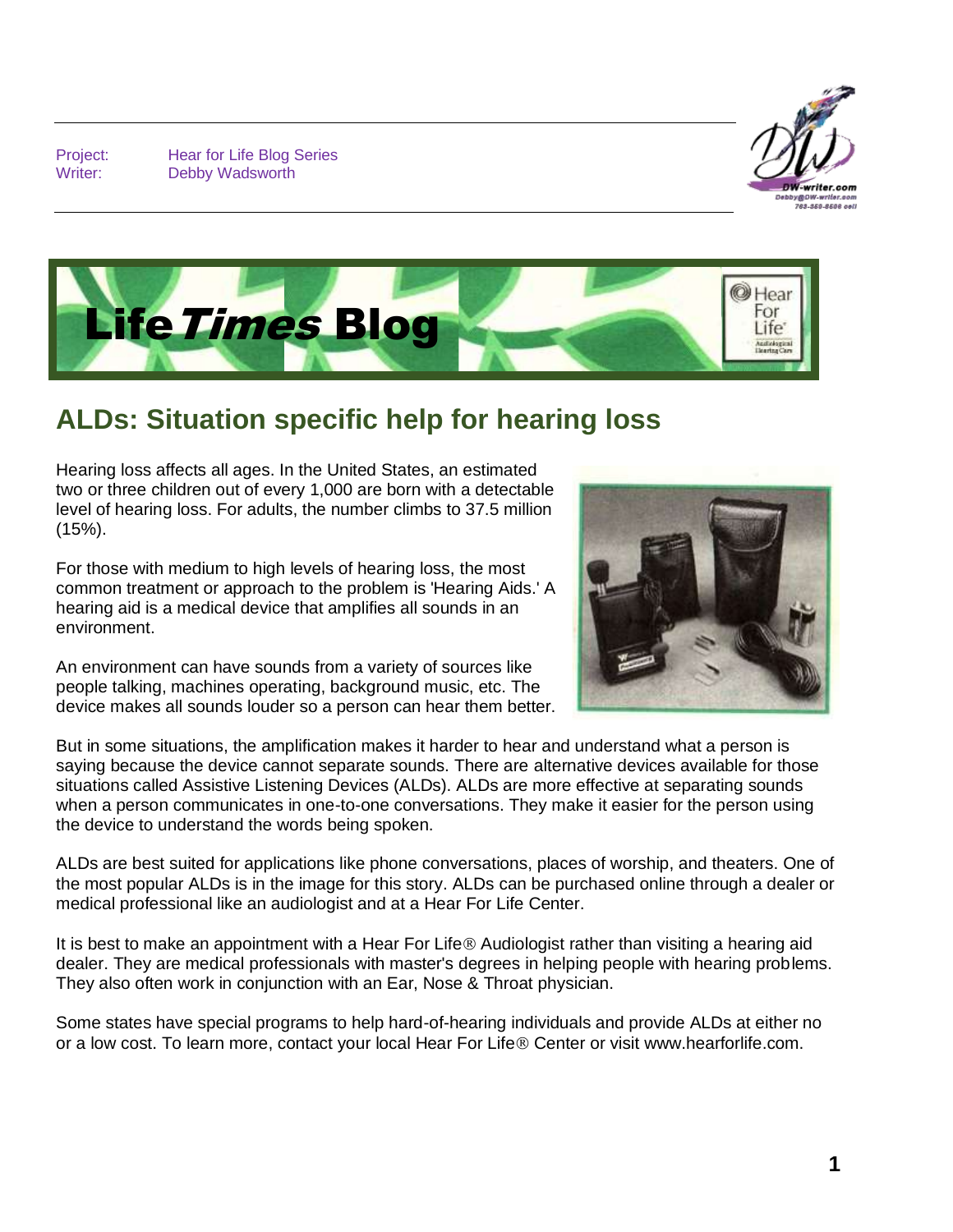## **Hearing conservation: saving your natural resources**

The word "conservation" is often applied to saving natural resources such as forests or rivers. But there's another natural resource that's well worth saving: your ability to hear.

These days our hearing is under constant assault, from loud music, lawn mowers, power tools, motorboats, and other by-products of our noisy age. Studies have shown that prolonged exposure to noise levels as low as 80 decibels can cause hearing loss. The average sound intensity near an airport is much greater than this.



Noise-induced hearing loss happens gradually. People usually lose high- pitched sounds first: rustling leaves, singing birds, a child's whisper. This can make understanding speech difficult, because many of the subtle sounds that distinguish similar sounding words from another are high-frequency sounds.

Fortunately, you can protect your hearing with a small investment in hearing protection. A wide variety of effective products are available, ranging from inexpensive foam plugs to more expensive electronic devices that only block out loud sounds.

Sports fans (especially those attending auto races), gun shooters, power equipment users, or people who use high powered engines should be especially careful about preserving their hearing.

There's no reason to let noise rob you of your hearing! You can easily join the conversation moment and protect your own natural ability to hear. To learn more, contact your local Hear For Life ® Center or visit www.hearforlife.com.